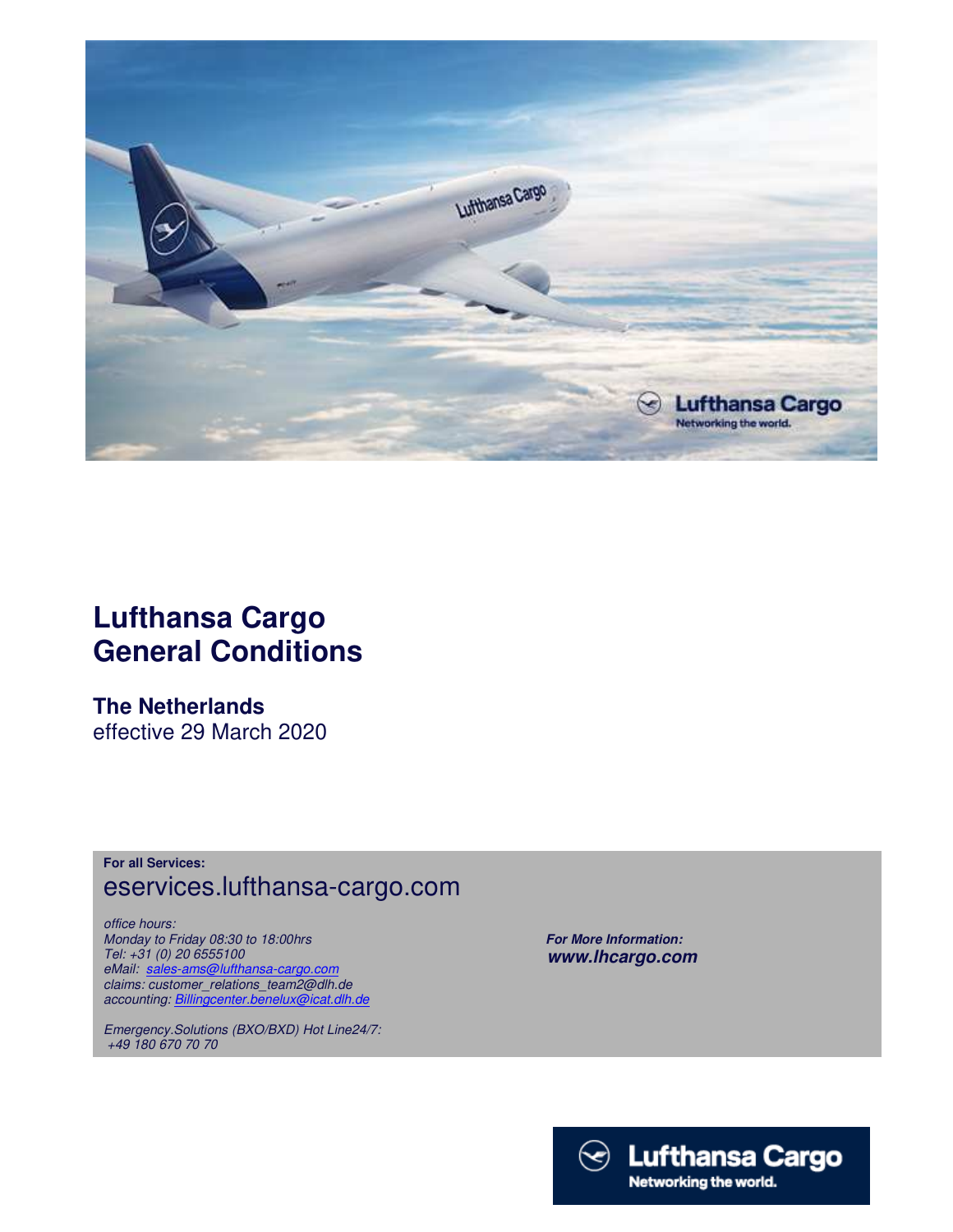Until further notice from Lufthansa Cargo the present Standard Rate Sheet (SRS) SU 2020 is valid from March,29 2020 (based on Air Waybill (AWB) issue date).

The rates listed are net/net per kilogram chargeable weight in local market currency (EUR) excluding commissions, surcharges, taxes and fees. The applicable rates and surcharges will be charged based on AWB issue date.

The rates shown are valid on LH, EW, OS, SN, XG and XQ routings and on our JV destinations on NH, UA and CX routings only, unless indicated otherwise. For destinations not listed in our SRS, TACT or industry rates for origin/destination apply.

Rates are based on weight/volume ratio 1:6 (kilogram/liter). Different rates may apply for cargo with lower- and/or higher density.

Rates displayed on the AWB must not be lower than the minimum rate level published in this SRS.

Option1 (in case only td.Pro and td.Flash Rates are listed explicitly):

The SRS applies to General Cargo only. Special Products, including rate details, are listed under "Special Products Rates" within this document.

Option2 (in case more products than td.Pro and td.Flash are listed explicitly):

The SRS applies to General Cargo and dedicated Special Products. Rate details for further Special Products are listed under "Special Products Rates" within this document.

Lufthansa Cargo disclaims any liability for typing errors or misprints with respect to any rates published in this SRS.

Lufthansa Cargo reserves the right to change rates, additional fees and/or conditions whenever it becomes necessary. Furthermore, Lufthansa Cargo reserves the right to apply increases and/or fees at any time. In such cases, Lufthansa Cargo is entitled to terminate the SRS with immediate effect.

This SRS is to be treated as confidential and must not be passed to third parties.

The Conditions of Carriage specified on the reverse side of the AWB and the IATA Multilateral Agreement apply to any transport.

The exclusive place of jurisdiction is Frankfurt/Main, Germany. The law of the Federal Republic of Germany applies exclusively, without reference to the choice of law provisions thereof.

 Embargoes or restrictions to any destination have to be checked prior to booking. For shipments that cannot be booked electronically, please contact our Service Center.

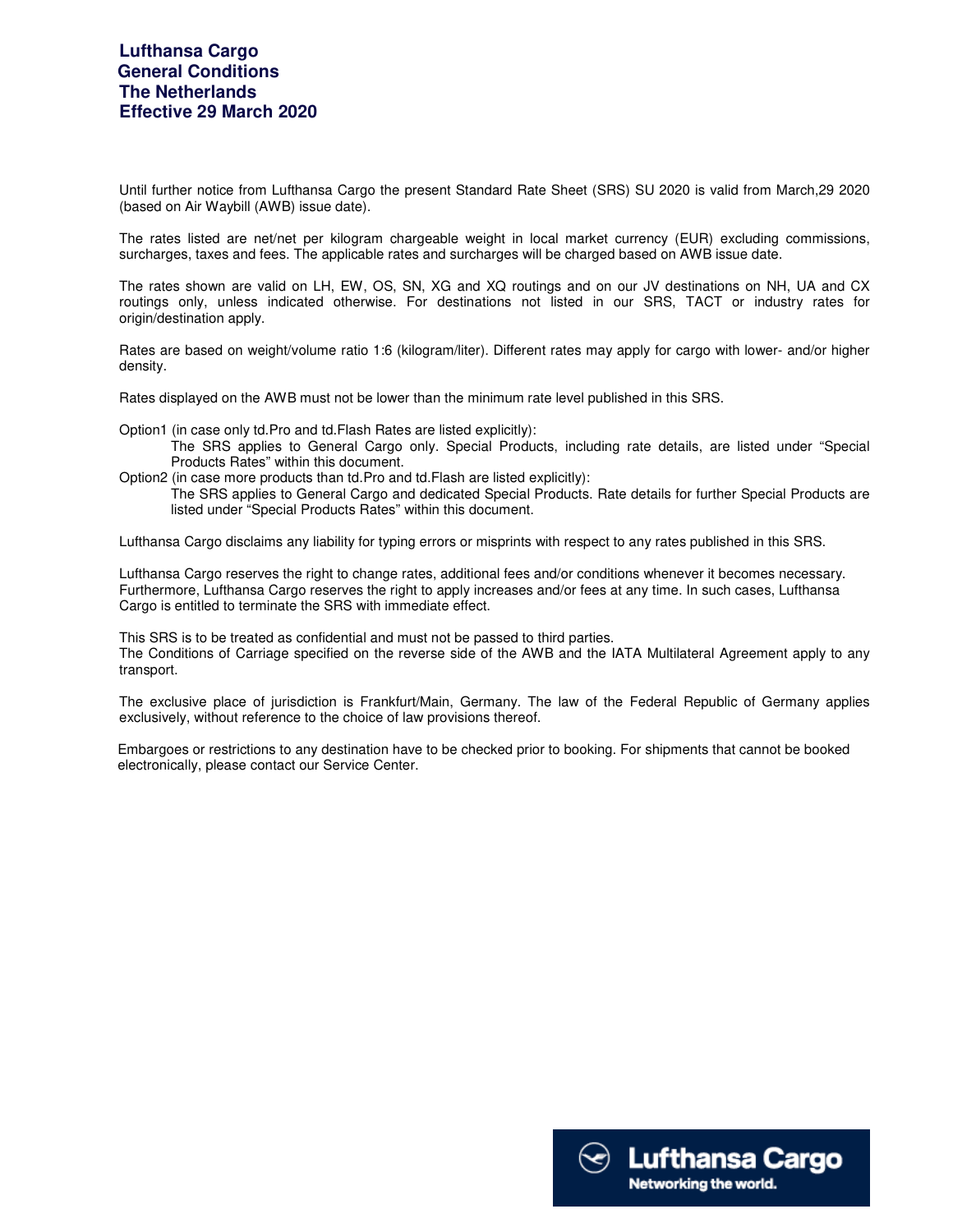**Note: e-Bookable consignments below 300KG shall be booked through e-Channels only.**

## FEES AND SURCHARGES

- 1. Administration fee: in case LCAG needs to arrange overfly, transit and/or import permits on behalf of shipper, € 500 per AWB will be charged.
- 2. For POD (Proof of delivery) requests a fee of  $\epsilon$  60 per AWB will be charged.
- 3. For LC (Landing certificate) requests a fee of  $€$  35 per AWB will be charged.
- 4. A) In case a routing is terminated at any European LCAG Hub, freight charges of € 0,25+ASC p/kg (MIN.€ 45+ASC) are due and an administration fee of € 100 will be charged (storage- and/or special handling charges excluded). B) In case a shipment must be returned ex any European LCAG Hub to the station of origin, freight charges of € 0,50+ASC p/kg (MIN.€ 45+ASC) are due and an administration fee of € 100 will be charged (storage- and/or special handling charges excluded).
- 5. HAWB (House Air Waybill) transmission by the forwarder is required for all consolidated shipments worldwide. Following fees apply (AAMS fee): A)  $€$  2 per HAWB for every electronic data transmission.  $B$ )  $\in$  12 per HAWB for manual disposal with hardcopies.
- 6. In case of NO SHOW (shipment exceeding 500kgs chargeable weight) or weight reduction (reduction of more than 500kgs chargeable weight) not reported to Lufthansa Cargo prior to latest acceptance time (LAT) a fee of € 0,10 p/kg chargeable weight will be applied.
- 7. Fees and surcharges as per www.lufthansa-cargo.com/charges-fees apply, unless stated otherwise within these General Conditions.
- 8. Cool/td incident report: a fee of  $\epsilon$  300 applies for requesting a detailed analysis of temperature excursions and the resulting report hereof.
- 9. For Pharmaceuticals / Pharmaceutical Products (PIL) a check fee of  $\epsilon$  25 per AWB will be charged.
- 10. For Live Animals (Live/td / AVI) delivered at AMS a check fee of € 45 per AWB will be charged.
- 11. For shipments delivered on Paper AWB (non EAW/EAP) a fee of € 12 will be charged.
- 12. A manual booking fee of € 12 per Air Waybill will be charged for all td.Flash and td.Pro bookings initially processed by the Lufthansa Cargo Customer Service or Service Center.
- 13. For Dangerous Goods (DGR) following "Re-Check" Fees apply: 1. Radioactive in excepted packages / DGR in excepted quantities + RDS / dry Ice (ICE)  $\epsilon$  30 2. All other DGR  $\epsilon$  60+piece fee